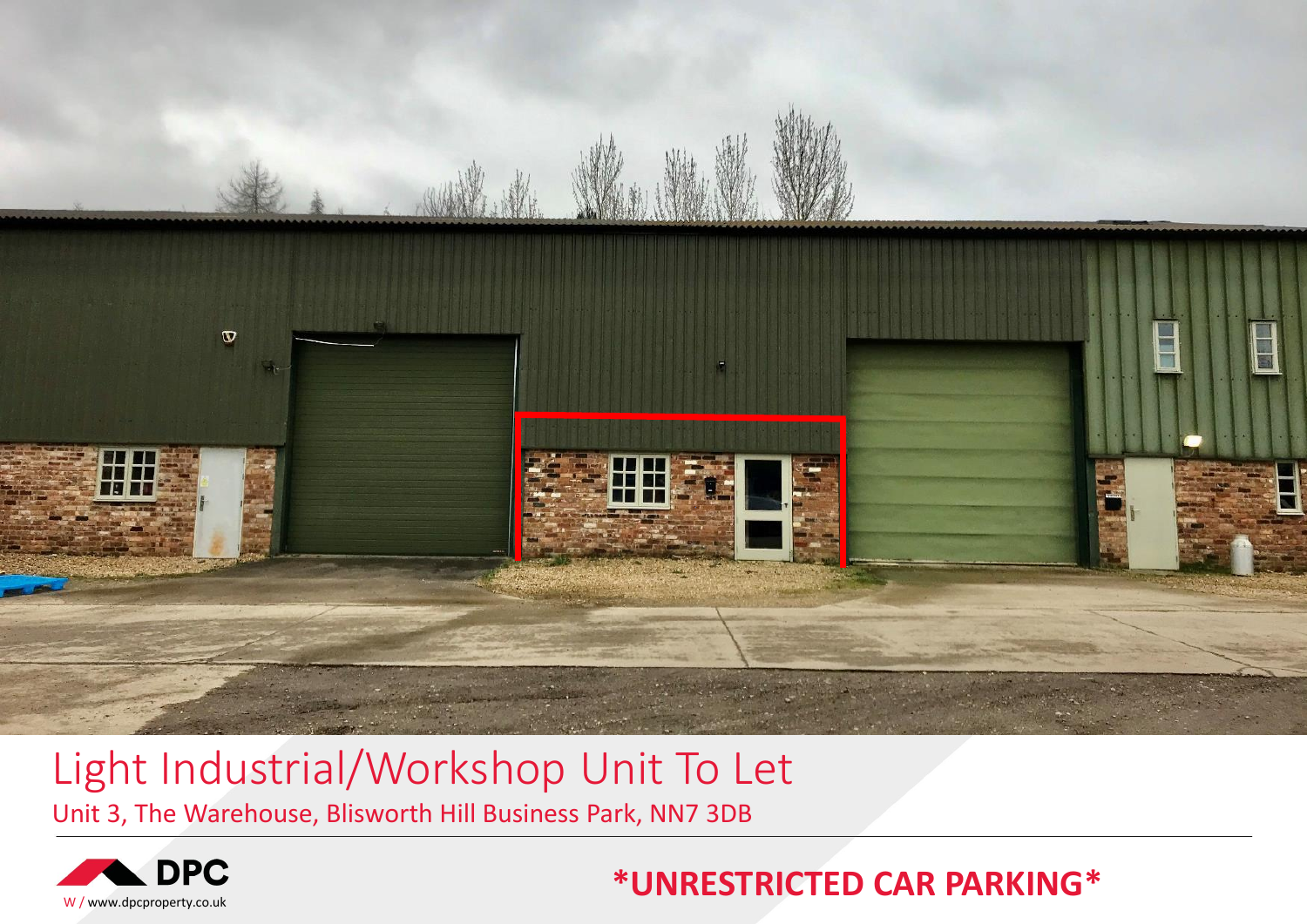

| <b>Northampton</b>                  | 5.5 Miles  |
|-------------------------------------|------------|
| <b>Milton Keynes</b>                | 16 Miles   |
| <b>Train to London (MK Station)</b> | 33 Minutes |

Blisworth Hill Business Park is located in a stunning rural setting between Northampton and Milton Keynes.

The site provides easy access to the M1 motorway, national rail network from Milton Keynes & Northampton mainline stations and air travel with London Luton airport, and Birmingham airport located close-by.



# Location Description

The Business Park is home to a range of unique and modern offices, set within an attractive rural environment.

The subject unit is situated to the ground floor and is rectangular in shape.

The accommodation benefits from:

- Unlimited car parking
- 100mg Fibre Opitic Broadband
- On-site Café, Gym and Meeting room
- Access for articulated lorries